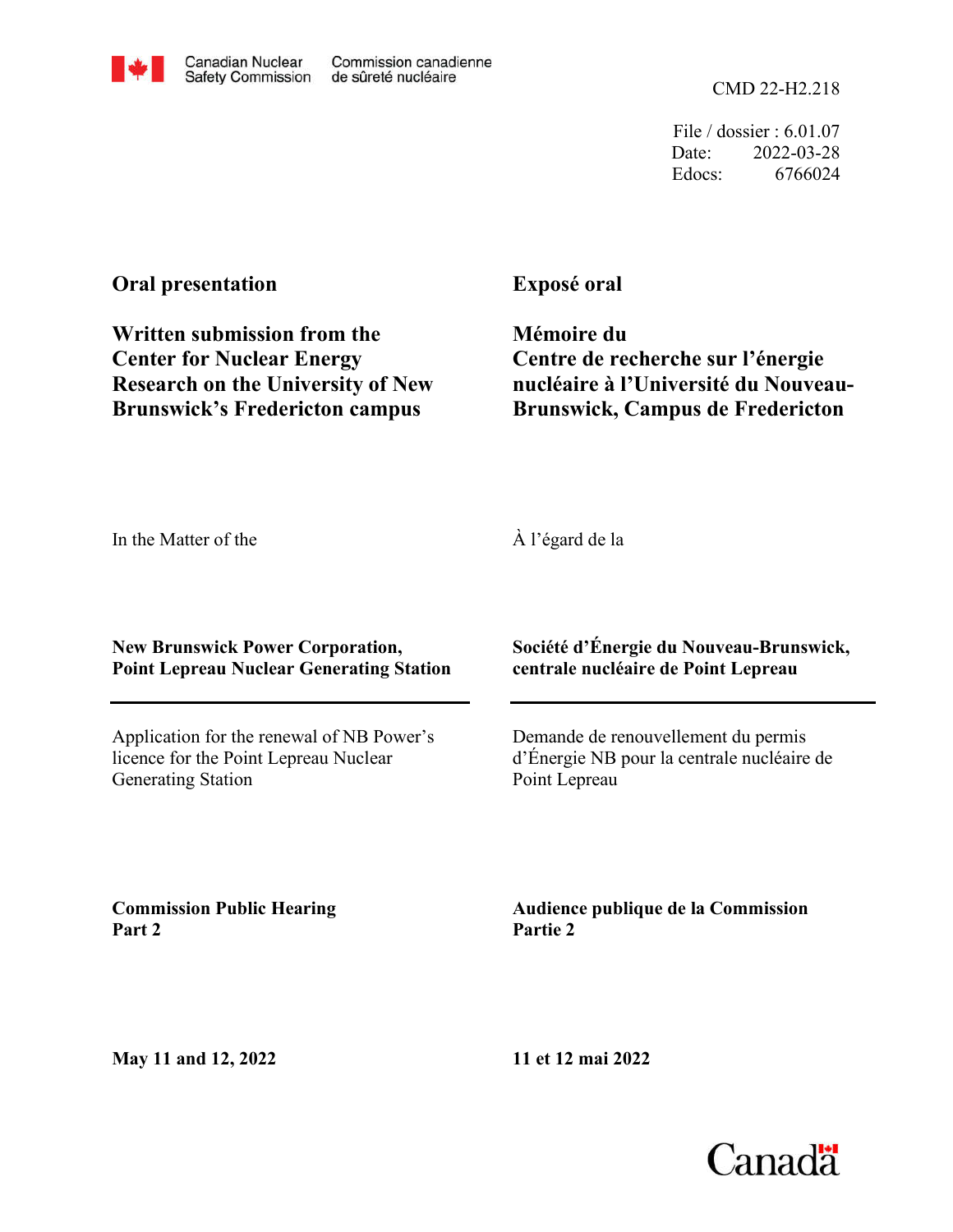



March 28, 2022

Commission Secretariat Canadian Nuclear Safety Commission 280 Slater Street Station B, Ottawa, Ontario K1P 5S9

## **Subject: Intervention for the May 11-12, 2022 License Renewal Hearings for the Point Lepreau Nuclear Generating Station**

Dear Commission Secretariat;

I am pleased to offer this intervention for the license renewal of the Point Lepreau Nuclear Generating Station (PLNGS) on behalf of the Centre for Nuclear Energy Research (CNER) on the University of New Brunswick's (UNB) Fredericton campus and would welcome the opportunity to appear in person at the hearings. While issuing this intervention for CNER, I can also speak to the value and necessity of the continued operation of Point Lepreau from the perspective of an Engineering Professor within UNB's Department of Chemical Engineering.

For nearly 18 years, in addition to chemical engineering core curriculum, I have taught undergraduate and graduate students in the Chemical Engineering program courses such as Nuclear Power Plant Chemistry and Corrosion, Reactor Physics, Nuclear Safety and Reliability and Energy and the Environment, which focusses on sustainable, low-carbon energy production and compares all options of electricity production available to society. From all these educational experiences, it is clear that electricity production from nuclear power is a highly beneficial and necessary component of the province's, the country's and the world's energy mix. I fully support the application from NB Power and the Point Lepreau Nuclear Generating Station in their license renewal for the next five years.

Over the past 40 years, Point Lepreau has provided significant value to the province of New Brunswick. This is not solely by providing approximately one third of the province's electricity; Point Lepreau is a valuable community stakeholder that is responsible for high-skill employment for over 800 employees, many of whom have graduated from New Brunswick Universities. I, personally, have been a regular visitor to the station and frequently work directly with graduates from the engineering program at UNB. This is an invaluable and intangible benefit to the continued operation of the station: keeping bright young engineers, scientists and technicians home, in New Brunswick.

Not only does Point Lepreau provide employment opportunities for New Brunswick natives and UNB graduates, it also provides significant research and development opportunities for New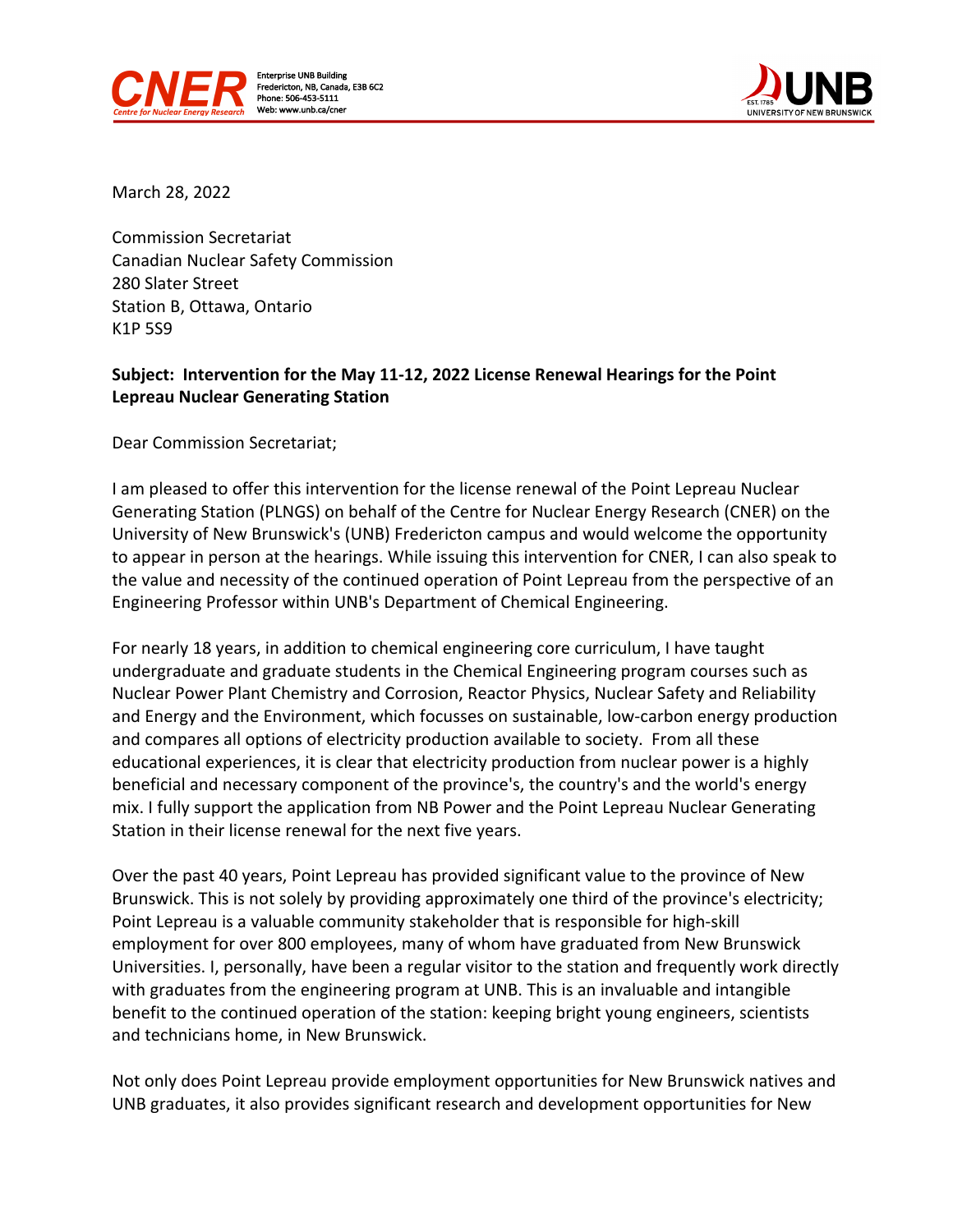Brunswick companies and universities. Through CNER, UNB has collaborated with NB Power and Point Lepreau on numerous R&D projects over the years. One of these projects led to the successful installation of CNER's HEPro corrosion monitor, a prototype sensor for monitoring the corrosion rate of the outlet feeder pipes that was created, designed, constructed and installed by CNER and the Research and Productivity Council of NB (RPC) - completely homegrown technology deployed for the benefit of Point Lepreau and the nuclear industry in Canada. The HEPro is still installed at Point Lepreau and is acting as the key industrial demonstration of the technology. The continued collaboration with Point Lepreau on the HEPro technology recently led to another successful deployment at a CANDU station in Ontario and generated significant additional interest from the nuclear industry domestically and abroad. A key success of CNER's interaction with Point Lepreau is the recently announced commercial partnership between CNER and the Canadian Nuclear Laboratories (CNL) where we are now participating and even more engaged in providing expertise and services to nuclear utilities in Canada and abroad. The partnership is now in full swing and expanding further the commercial opportunities and potential for HEPro deployment.

Other current interactions between UNB, CNER and Point Lepreau include targeted R&D collaborations surrounding key processes in the station's End Shield Cooling System, test programs sprung from the HEPro installation examining chemistry effects in the primary heat transport system, consulting activities on station chemistry and radiation protection, undergraduate cap-stone design projects surrounding tritium removal from the moderator system, water treatment plant upgrades, heavy water upgrading and biofouling prevention in the station's cooling water systems. The benefits to the UNB community and to the province of the continued operation of Point Lepreau are numerous and expanding every year, providing challenging design projects for undergraduate students and interesting R&D opportunities for Masters and PhD students.

Further still, renewed interest and support for the continued operation of Point Lepreau and NB Power's commitment to future nuclear growth through the small modular reactors (SMR) program has sparked a resurgence in students looking for nuclear-related courses at UNB. As a result, in 2019 the Department of Chemical Engineering relaunched the Nuclear Power Option program, which graduated its first four students in Spring 2021 and currently has 20+ chemical engineering students registered at various points in their degree programs. With this success, in partnership with the provincial government's department of Postsecondary Education Training and Labour (PETL), the Faculty of Engineering at UNB is currently examining the potential to expand the Nuclear Option Program to all departments in the faculty with the possibility of growing the program to offer a full Nuclear Engineering degree, one that would be only the second of its kind offered in Canada.

Point Lepreau provides more than just electricity for the province's electrical grid. Through interactions with the station and UNB, young minds are open to the possibly of building a career in New Brunswick, R&D opportunities flourish and commercial technology that has been home-grown in New Brunswick, can and has been developed and deployed. Point Lepreau is an